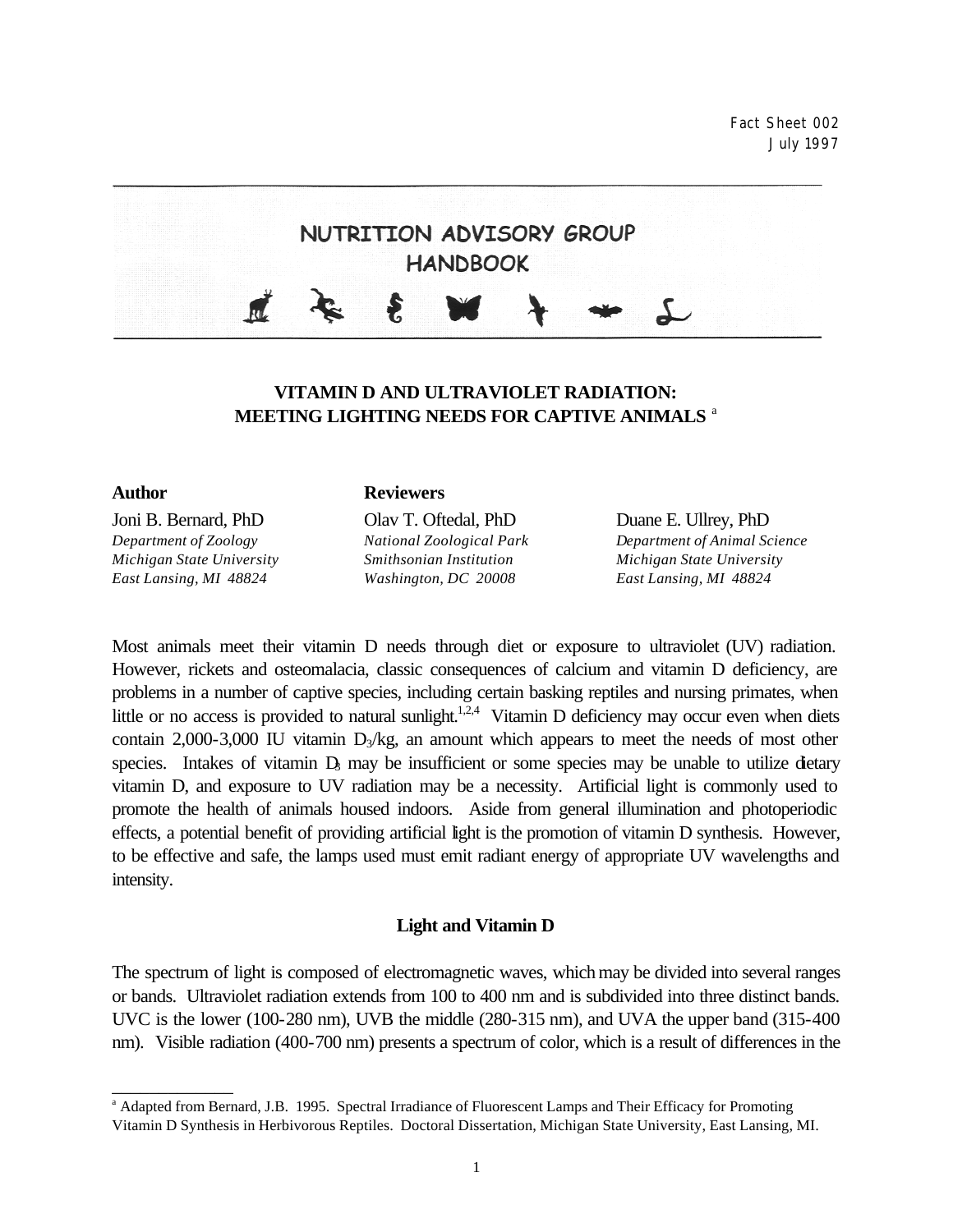relative energies and discernible colors of the light emitted. Above visible radiation is infrared (700- 3,200 nm) which contributes radiant heat. Natural sunlight which reaches the earth's surface includes near infrared, visible light, UVA and some UVB, whereas wavelengths below 285 nm and above 2,500 nm are normally filtered by the earth's atmosphere.

Vitamin  $D_3$  is formed in the skin, of most species studied, with appropriate UV exposure. The conversion of 7-dehydrocholesterol (vitamin D precursor in the skin) to previtamin  $D_3$  generally occurs upon irradiative exposure between  $285-315$  nm. Previtamin  $D<sub>3</sub>$  is then thermally converted to vitamin  $D_3$ . Thus, the critical range of wavelengths for vitamin  $D_3$  biosynthesis falls within the UVB range, and more specifically, the most effective energies are from 290-300 nm. Other wavelengths may, however, have some regulatory effects on vitamin D production.

#### **Characteristics of Light Sources**

 Many lamps are marketed specifically for animal use, and even larger numbers of lamp types are utilized in zoos. Incandescent lamps emit light from filaments that glow as they are heated by their resistance to transmission of electricity. Light emitted from commercially available incandescent lamps tends to be primarily visible and infrared radiation. Incandescent sunlamps that emit UV light are no longer commercially available in the United States due to serious health risks. Fluorescent lamps emit light from fluorescing powders, or phosphors, that coat the inner walls and that are activated by energy generated by a mercury arc. The spectrum of light emitted is a function of the nature of the phosphors and the light-transmitting characteristics of the envelope that surrounds them.

Selection of a fluorescent lamp to promote the cutaneous production of vitamin  $D<sub>3</sub>$  and to illuminate animal exhibits properly requires some knowledge of the lamp's visual qualities and its energy output at various wavelengths. Color balance is established by the relative energies of bands of light in the visible range. Fluorescent lamps designated warm white have a reddish tone, cool white lamps have a blue hue, and daylight lamps have more of a white appearance. Blacklights provide a high intensity of UVA, usually with little visible light or UVB.

The quality of light emitted by a lamp may be described by the correlated color temperature (CCT), which is a comparison of the color of light emitted from a lamp to that emitted by a reference standard, and is expressed in degrees Kelvin (K). CCT is not, however, a measurement of actual temperature. As color temperature increases, color shifts in a continuum through the color spectrum from red to blue-white. The sun is considered a reference standard with a CCT generally between 5,000 and 7,000° K.

The quality of light emitted by a lamp may also be described by the color rendering index (CRI). The sun is given a CRI of 100 and is the basis against which all lamps are measured. The CRI of fluorescent lamps labeled "full spectrum" can be as high as 94. While such a lamp may provide appealing illumination of animal exhibits, the label "full spectrum" is often misleading. The spectral balance of most of these lamps does not include sufficient energy in the UVB range to promote vitamin D synthesis.

#### **Lamps**

The spectral irradiance (250-700 nm) of 15 commonly used, commercially available fluorescent lamps and 5 experimental fluorescent lamps has been examined. While a few of the commercially available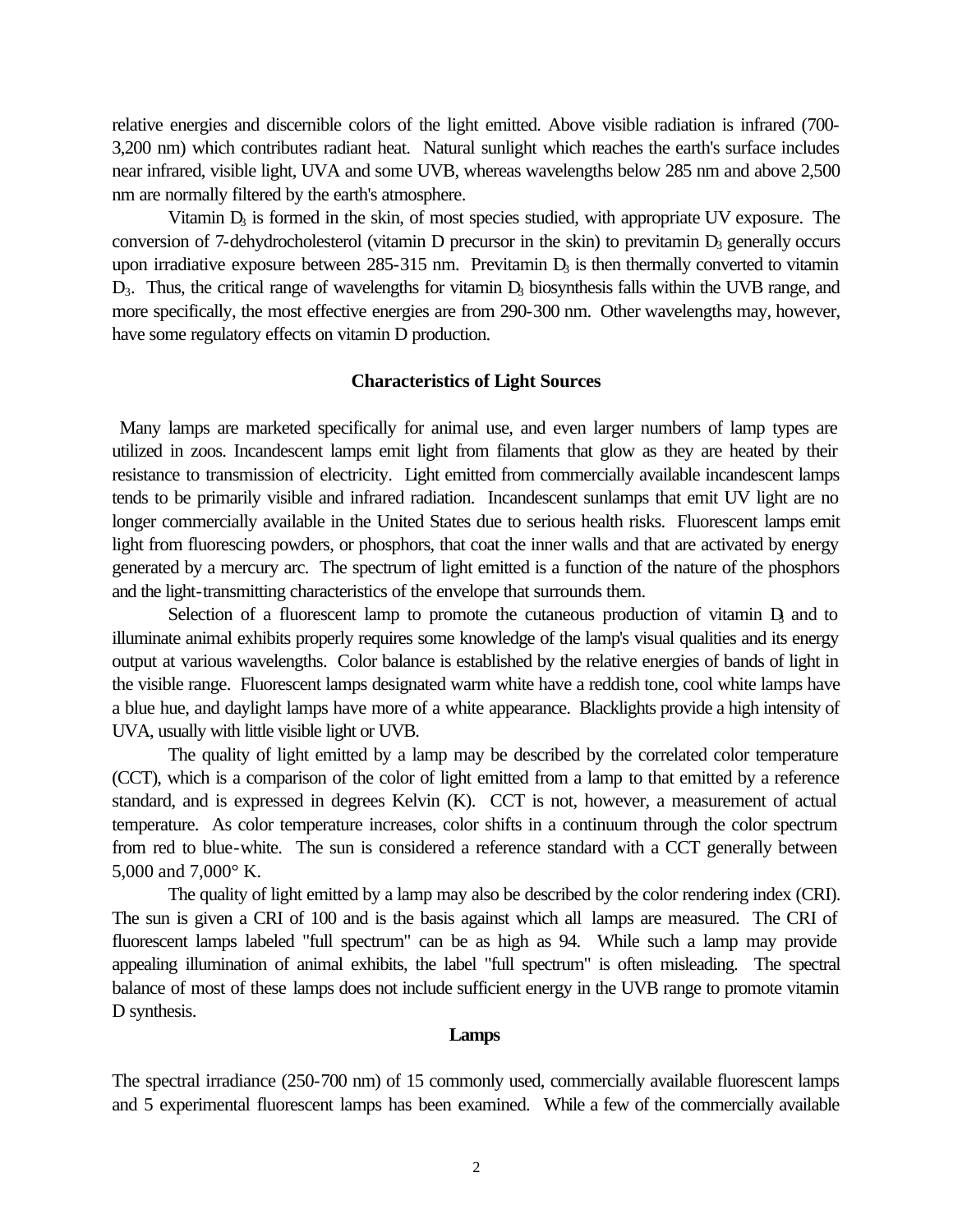lamps may be effective in promoting vitamin  $D<sub>i</sub>$  biosynthesis if an animal is very close for extended periods of time, there are currently no commercially available "full spectrum" lamps which have been demonstrated to be safe and effective in providing sufficient UV energy for vitamin D synthesis in a large exhibit.

The experimental lamps, containing varying proportions of the Sylvania 2096 UVB-emitting phosphor (Sylvania Lighting, Danvers, MA), were very active in promoting vitamin D, biosynthesis. Additionally, the most recent version of the experimental lamp provided appropriate color balance (CCT 5,600° K; CRI 91) for display purposes. This lamp was shown not only to be effective at converting 7-dehydrocholesterol to vitamin D<sub>3</sub>, *in vitro*, at distances as great as 213 cm (approximately 7 ft), but has also been demonstrated with green iguanas (*Iguana iguana*) to be effective and safe, *in vivo,* at distances as close as 61 cm (approximately 2 ft). The UV output of this lamp was designed to be within the limits of safety for 8 hr of exposure established for humans by the National Institute for Occupational Safety and Health  $(NIOSH)<sup>3</sup>$  Unfortunately, this lamp is not currently commercially available.

#### **Recommendations**

When vitamin D requirements cannot be met by diet, direct solar exposure is the most effective method of promoting biosynthesis of vitamin D. An alternative, if environmental and physical circumstances do not permit direct exposure, is solar exposure through windows or skylights, made of material such as Solacryl UVT<sup>®</sup> (Polycast Technology Corporation, Stamford, CT) that transmits near infrared, visible, UVA, and UVB radiation. For those situations where direct or indirect solar exposure is not possible, artificial lighting may be necessary.

Most "full spectrum" lamps offer excellent general illumination, but provide very little UVB. However, the GE Chroma 50 (General Electric Lighting, Cleveland, OH) offers acceptable general illumination and emitted sufficient UVB to sustain serum vitamin D metabolites in healthy green iguanas when they were within 46 cm (18 in) and irradiated for 12 hr/day. The Sylvania Design 50 has a 6-fold higher energy output in the critical wavelength range (290-300 nm) than the GE Chroma 50 and should be more effective in supporting vitamin D synthesis, but has not been tested on animals.

Blacklights, by definition, are UVA emitters and emit little, if any, UVB. However, there is a blacklight which has been identified that emits more UVB than other commercially available lamps studied, the Sylvania 350 Blacklight. Reasonable amounts of UVB and acceptable general illumination may be provided by use of two-lamp fixtures containing the Sylvania 350 Blacklight in combination with a daylight or "full spectrum" lamp. While this combination has not been tested on animals, it is likely to be more efficacious than other artificial lighting options. To assure sufficient vitamin D synthesis, it may be necessary to encourage animals to bask near the lamp by strategic placement of a supplemental heat source. Additionally, a shaded area should be provided to which animals may retreat from extended artificial light exposure, just as they might escape prolonged solar exposure in their natural habitat.